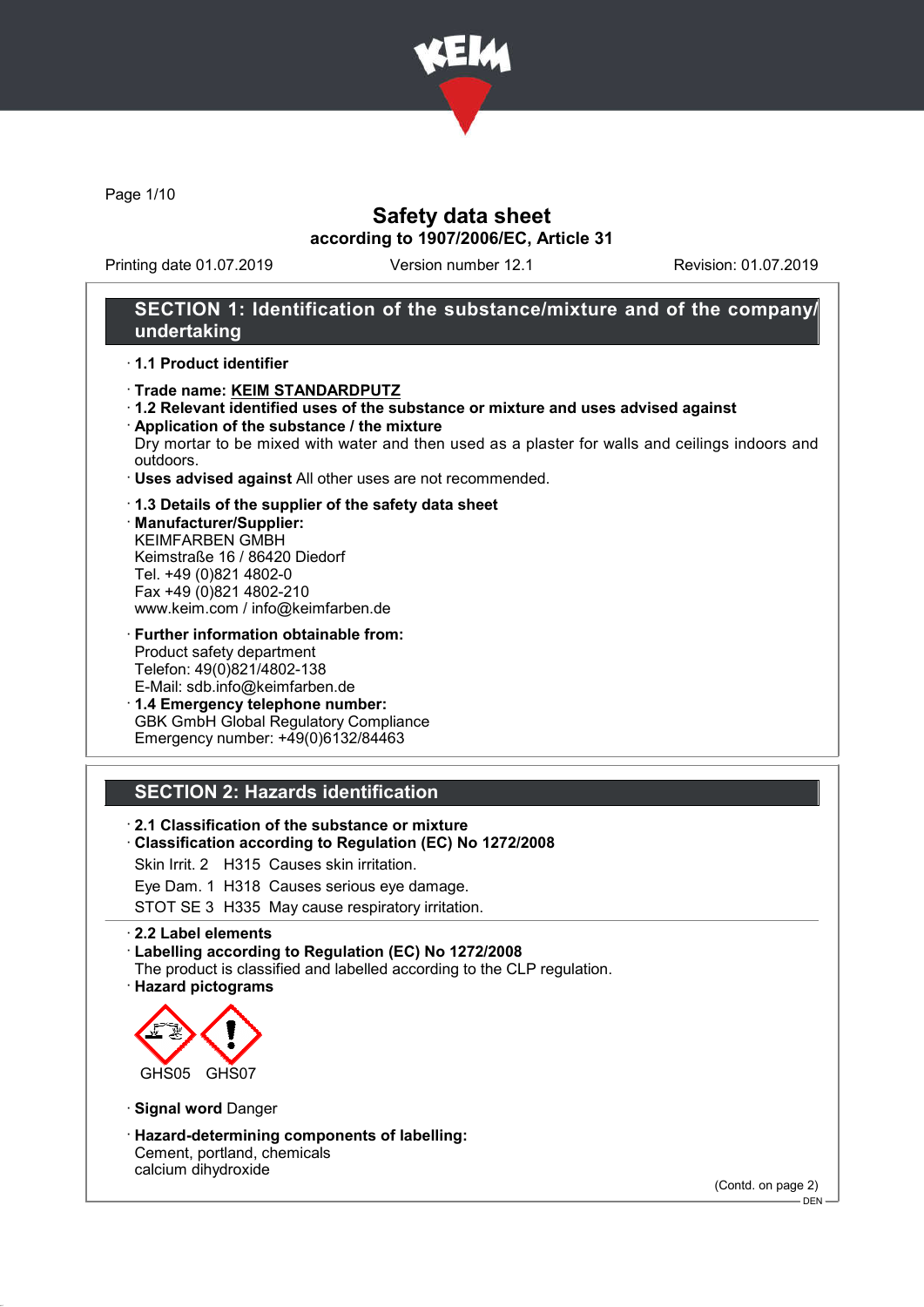

Page 2/10

## Safety data sheet according to 1907/2006/EC, Article 31

Printing date 01.07.2019 Version number 12.1 Revision: 01.07.2019

#### Trade name: KEIM STANDARDPUTZ

|                              | (Contd. of page 1)                                                                               |
|------------------------------|--------------------------------------------------------------------------------------------------|
| $\cdot$ Hazard statements    |                                                                                                  |
| H315 Causes skin irritation. |                                                                                                  |
|                              | H318 Causes serious eye damage.                                                                  |
|                              | H335 May cause respiratory irritation.                                                           |
| · Precautionary statements   |                                                                                                  |
| P <sub>102</sub>             | Keep out of reach of children.                                                                   |
| P280                         | Wear protective gloves/protective clothing/eye protection/face protection.                       |
| P261 <b>P26</b>              | Avoid breathing dust.                                                                            |
| P271                         | Use only outdoors or in a well-ventilated area.                                                  |
|                              | P305+P351+P338 IF IN EYES: Rinse cautiously with water for several minutes. Remove contact       |
|                              | lenses, if present and easy to do. Continue rinsing.                                             |
| P315                         | Get immediate medical advice/attention.                                                          |
| P304+P340                    | IF INHALED: Remove person to fresh air and keep comfortable for breathing.                       |
| P302+P352                    | IF ON SKIN: Wash with plenty of soap and water.                                                  |
| P362                         | Take off contaminated clothing.                                                                  |
| P332+P313                    | If skin irritation occurs: Get medical advice/attention.                                         |
| $\cdot$ 2.3 Other hazards    |                                                                                                  |
|                              | This Product contains cement. Cement produces an alkaline reaction with moisture or water. Avoid |
|                              | contact with eyes and prolonged skin contact.                                                    |
|                              | · Results of PBT and vPvB assessment                                                             |
| $\cdot$ PBT: Not applicable  |                                                                                                  |
|                              |                                                                                                  |

· vPvB: Not applicable

## SECTION 3: Composition/information on ingredients

<sup>·</sup> Description: Portland-cement, calcium dihydroxide, aggregates and additives

| · Dangerous components:                                                                     |                                                                      |             |
|---------------------------------------------------------------------------------------------|----------------------------------------------------------------------|-------------|
| CAS: 65997-15-1                                                                             | Cement, portland, chemicals                                          | 10-25%      |
| EINECS: 266-043-4                                                                           | Eye Dam. 1, H318; $\Diamond$ Skin Irrit. 2, H315; STOT<br>SE 3, H335 |             |
| CAS: 1305-62-0                                                                              | calcium dihydroxide                                                  | $2.5 - 10%$ |
| EINECS: 215-137-3                                                                           | Eye Dam. 1, H318; $\Diamond$ Skin Irrit. 2, H315; STOT               |             |
| Reg.nr.: 01-2119475151-45-XXXX   SE 3, H335                                                 |                                                                      |             |
| . Additional information: Ear the werding of the lighed because phrones refer to eastion 16 |                                                                      |             |

· Additional information: For the wording of the listed hazard phrases refer to section 16.

# SECTION 4: First aid measures

#### · 4.1 Description of first aid measures

- · General information: When seeing the doctor we suggest to present this safety data sheet.
- · After inhalation: Supply fresh air; consult doctor in case of complaints.

#### · After skin contact:

Immediately wash with water and soap and rinse thoroughly.

Do not use solvents or thinners.

If skin irritation continues, consult a doctor.

(Contd. on page 3)

<sup>·</sup> 3.2 Mixtures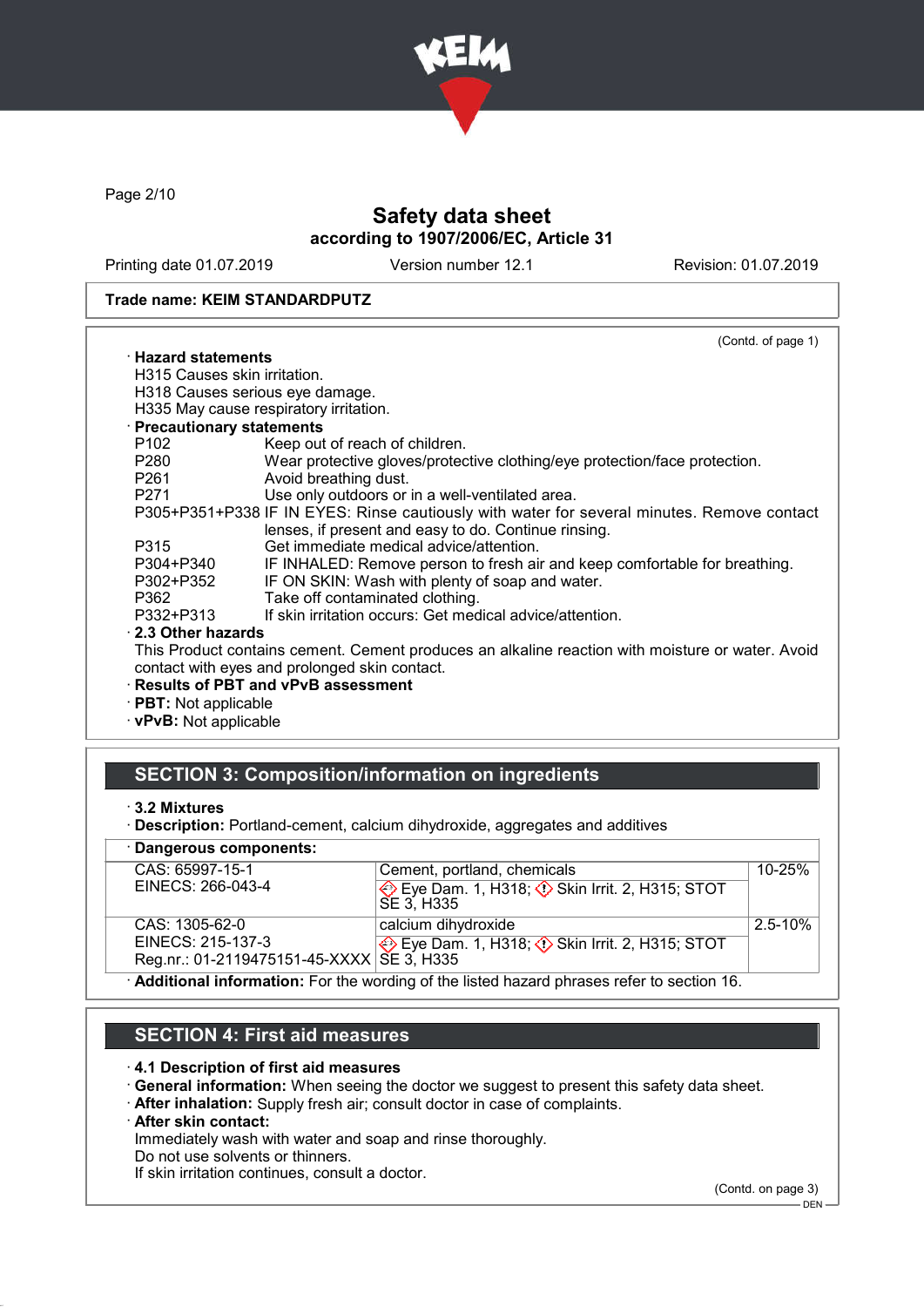

Page 3/10

## Safety data sheet according to 1907/2006/EC, Article 31

Printing date 01.07.2019 Version number 12.1 Revision: 01.07.2019

(Contd. of page 2)

**DEN** 

### Trade name: KEIM STANDARDPUTZ

· After eye contact:

Rinse opened eye for several minutes under running water. Then consult a doctor.

- · After swallowing:
- Rinse mouth and throat well with water.
- Do not induce vomiting; call for medical help immediately.

· 4.2 Most important symptoms and effects, both acute and delayed No further relevant information available.

- · 4.3 Indication of any immediate medical attention and special treatment needed
- No further relevant information available.

## SECTION 5: Firefighting measures

- · 5.1 Extinguishing media
- · Suitable extinguishing agents:
- Product itself does not burn. Co-ordinate fire-fighting measures to the fire surroundings.
- · 5.2 Special hazards arising from the substance or mixture
- No further relevant information available.
- · 5.3 Advice for firefighters
- · Specila protective equipment: Wear self-contained respiratory protective device.
- · Additional information

Dispose of fire debris and contaminated fire fighting water in accordance with official regulations. In case of fire do not breathe smoke, fumes and vapours.

## SECTION 6: Accidental release measures

| 6.1 Personal precautions, protective equipment and emergency procedures<br>Avoid formation of dust. |                    |
|-----------------------------------------------------------------------------------------------------|--------------------|
| Provide adequate ventilation or wear respiratory mask.                                              |                    |
| Avoid contact with skin and eyes.                                                                   |                    |
| Respect the protection rules (see section 7 a. 8).                                                  |                    |
| Product forms slippery surface when combined with water.                                            |                    |
| 6.2 Environmental precautions:                                                                      |                    |
| Do not allow product to reach soil, sewage system or any water course.                              |                    |
| Follow local governmental rules and regulations.                                                    |                    |
| 6.3 Methods and material for containment and cleaning up:                                           |                    |
| Close drainages (risk of blocking)                                                                  |                    |
| Danger of slipping!                                                                                 |                    |
| Avoid formation of dust.                                                                            |                    |
| Ensure adequate ventilation.                                                                        |                    |
| Pick up mechanically.                                                                               |                    |
| Dispose of the material collected according to regulations.                                         |                    |
| Clear contaminated areas thoroughly.                                                                |                    |
| $\cdot$ 6.4 Reference to other sections                                                             |                    |
| See Section 7 for information on safe handling.                                                     |                    |
| See Section 8 for information on personal protection equipment.                                     |                    |
|                                                                                                     | (Contd. on page 4) |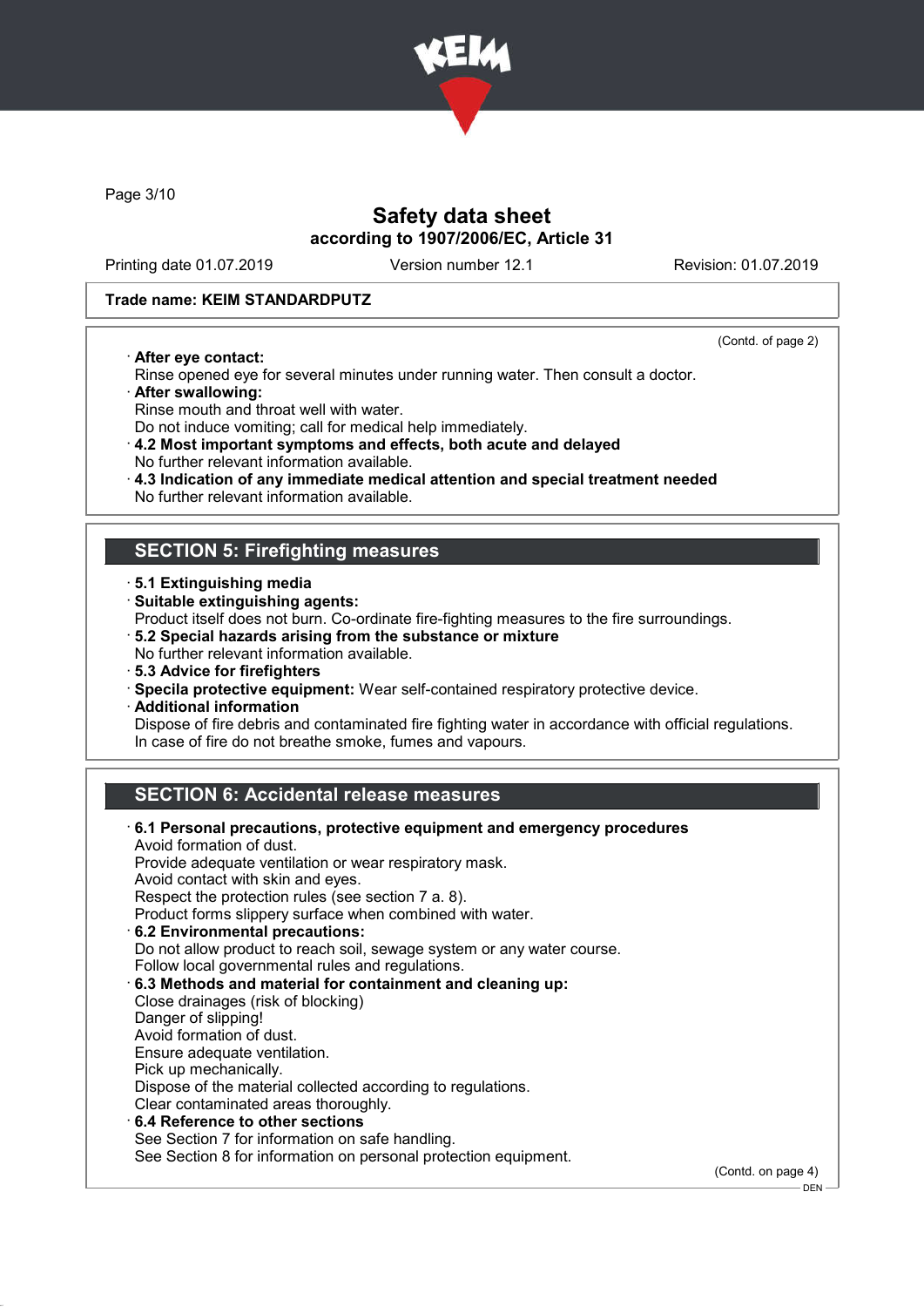

Page 4/10

## Safety data sheet according to 1907/2006/EC, Article 31

Printing date 01.07.2019 Version number 12.1 Revision: 01.07.2019

### Trade name: KEIM STANDARDPUTZ

(Contd. of page 3)

DEN

See Section 13 for disposal information.

## **SECTION 7: Handling and storage**

· 7.1 Precautions for safe handling Avoid contact with skin and eyes. Keep receptacles tightly sealed. Prevent formation of dust. Ensure good ventilation/exhaustion at the workplace. Any unavoidable deposit of dust must be regularly removed. See item 8 (8.2) for information about suitable protective equipment and technical precautions. Respect the protection rules. · Information about fire - and explosion protection: The product is not flammable. No special measures required. · 7.2 Conditions for safe storage, including any incompatibilities · Storage: · Requirements to be met by storerooms and receptacles: Keep in the original containers in a cool and dry place. Store only in unopened original receptacles. · Information about storage in one common storage facility: Do not store together with acids. · Further information about storage conditions: Store in dry conditions. Protect from humidity and water. Avoid dust formations and deposits. Keep container tightly sealed. Protect from heat and direct sunlight. · Storage class: 13 · 7.3 Specific end use(s) No further relevant information available.

## SECTION 8: Exposure controls/personal protection

| · Ingredients with limit values that require monitoring at the workplace: |                                                                         |  |
|---------------------------------------------------------------------------|-------------------------------------------------------------------------|--|
|                                                                           | 65997-15-1 Cement, portland, chemicals                                  |  |
|                                                                           | AGW (Germany) Long-term value: 5 E mg/m <sup>3</sup><br><b>DFG</b>      |  |
|                                                                           | 1305-62-0 calcium dihydroxide                                           |  |
|                                                                           | AGW (Germany) Long-term value: 1E mg/m <sup>3</sup><br>2(I); Y, EU, DFG |  |
| $\cdot$ DNELs                                                             |                                                                         |  |
|                                                                           | 1305-62-0 calcium dihydroxide                                           |  |
| Inhalative   Acute - local effects                                        | $4$ mg/m <sup>3</sup> (worker)                                          |  |
|                                                                           | (Contd. on page 5)                                                      |  |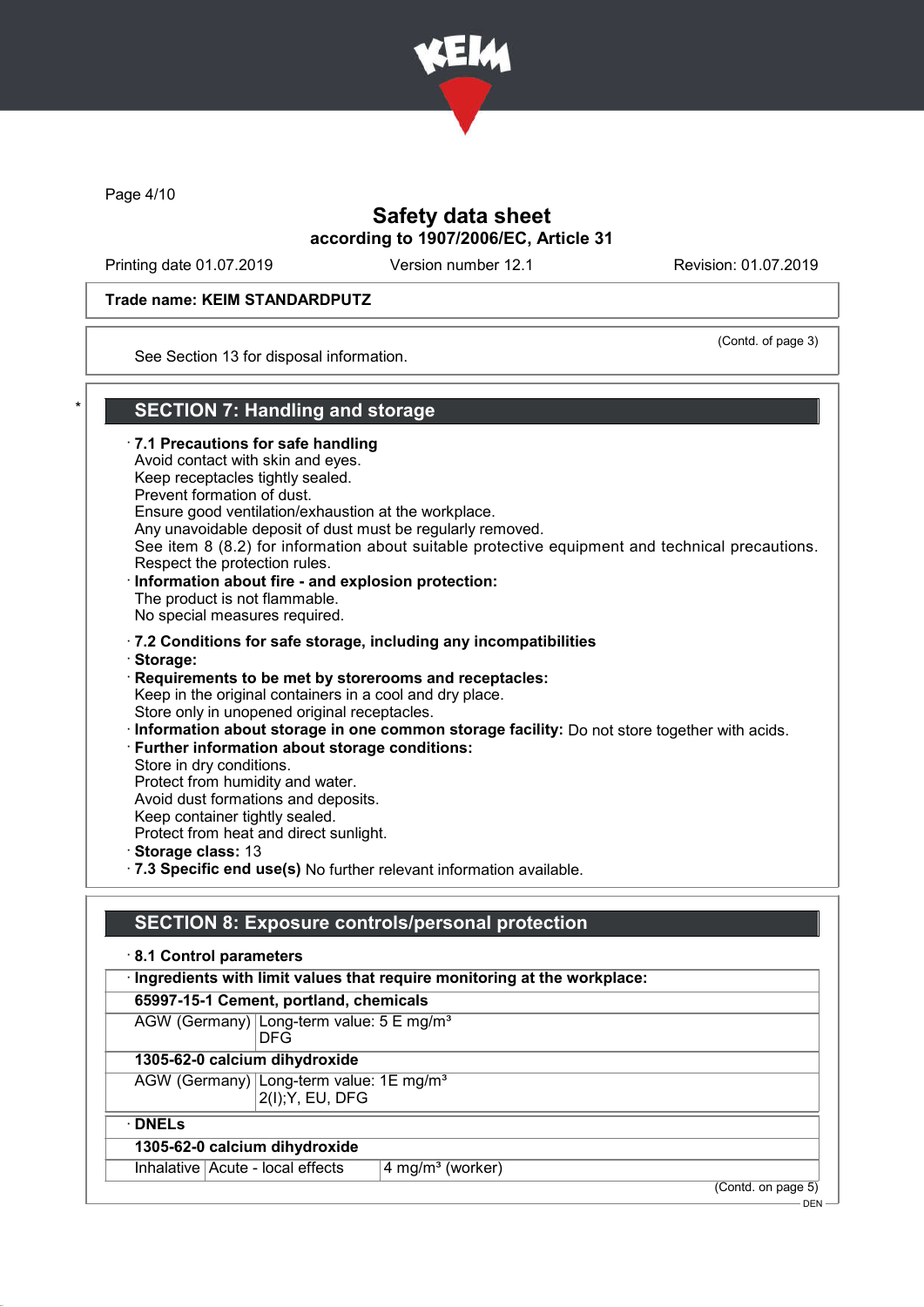

Page 5/10

# Safety data sheet according to 1907/2006/EC, Article 31

Printing date 01.07.2019 Version number 12.1 Revision: 01.07.2019

## Trade name: KEIM STANDARDPUTZ

|                                                                               |                                                                                                                                                                                                                                                                                                                                                                                                                                                                                                                                                 |                                                                                                                                                                                                                                                                                                                                                                                                   | (Contd. of page 4) |
|-------------------------------------------------------------------------------|-------------------------------------------------------------------------------------------------------------------------------------------------------------------------------------------------------------------------------------------------------------------------------------------------------------------------------------------------------------------------------------------------------------------------------------------------------------------------------------------------------------------------------------------------|---------------------------------------------------------------------------------------------------------------------------------------------------------------------------------------------------------------------------------------------------------------------------------------------------------------------------------------------------------------------------------------------------|--------------------|
|                                                                               | Acute - local effects                                                                                                                                                                                                                                                                                                                                                                                                                                                                                                                           | 4 mg/m <sup>3</sup> (consumer)                                                                                                                                                                                                                                                                                                                                                                    |                    |
|                                                                               | Long-term - local effects                                                                                                                                                                                                                                                                                                                                                                                                                                                                                                                       | 1 mg/m <sup>3</sup> (worker)                                                                                                                                                                                                                                                                                                                                                                      |                    |
|                                                                               | Long-term - local effects $1$ mg/m <sup>3</sup> (consumer)                                                                                                                                                                                                                                                                                                                                                                                                                                                                                      |                                                                                                                                                                                                                                                                                                                                                                                                   |                    |
| $\cdot$ PNECs                                                                 |                                                                                                                                                                                                                                                                                                                                                                                                                                                                                                                                                 |                                                                                                                                                                                                                                                                                                                                                                                                   |                    |
|                                                                               | 1305-62-0 calcium dihydroxide                                                                                                                                                                                                                                                                                                                                                                                                                                                                                                                   |                                                                                                                                                                                                                                                                                                                                                                                                   |                    |
|                                                                               | Aquatic compartment - freshwater                                                                                                                                                                                                                                                                                                                                                                                                                                                                                                                | 0.49 mg/l (freshwater)                                                                                                                                                                                                                                                                                                                                                                            |                    |
|                                                                               |                                                                                                                                                                                                                                                                                                                                                                                                                                                                                                                                                 | Aquatic compartment - marine water $ 0.32 \text{ mg/II}$ (marine water)                                                                                                                                                                                                                                                                                                                           |                    |
| Terrestrial compartment - soil<br>1,080 mg/kg dw (soil)                       |                                                                                                                                                                                                                                                                                                                                                                                                                                                                                                                                                 |                                                                                                                                                                                                                                                                                                                                                                                                   |                    |
| Sewage treatment plant                                                        |                                                                                                                                                                                                                                                                                                                                                                                                                                                                                                                                                 | 3 mg/l (sewage sludge)                                                                                                                                                                                                                                                                                                                                                                            |                    |
| Additional information: The lists valid during the making were used as basis. |                                                                                                                                                                                                                                                                                                                                                                                                                                                                                                                                                 |                                                                                                                                                                                                                                                                                                                                                                                                   |                    |
| Filter: FFP2<br>Protective gloves                                             | <b>General protective and hygienic measures:</b><br>Avoid contact with the eyes and skin.<br>Do not inhale dust / smoke / mist.<br>Wash hands before breaks and at the end of work.<br>Immediately remove all soiled and contaminated clothing.<br><b>Respiratory protection:</b><br>In a dusty environment wear suitable facemask.<br>· Protection of hands:<br>Alkaline resistant gloves<br><b>Material of gloves</b><br>suitable material e.g.:<br>Nitrile impregnated cotton-gloves<br>Recommended thickness of the material: $\geq 0.5$ mm | Vacuum clean contaminated clothing. Do not blow or brush off contamination.<br>The selection of the suitable gloves does not only depend on the material, but also on further marks<br>of quality and varies from manufacturer to manufacturer. As the product is a preparation of several<br>substances, the resistance of the glove material can not be calculated in advance and has therefore |                    |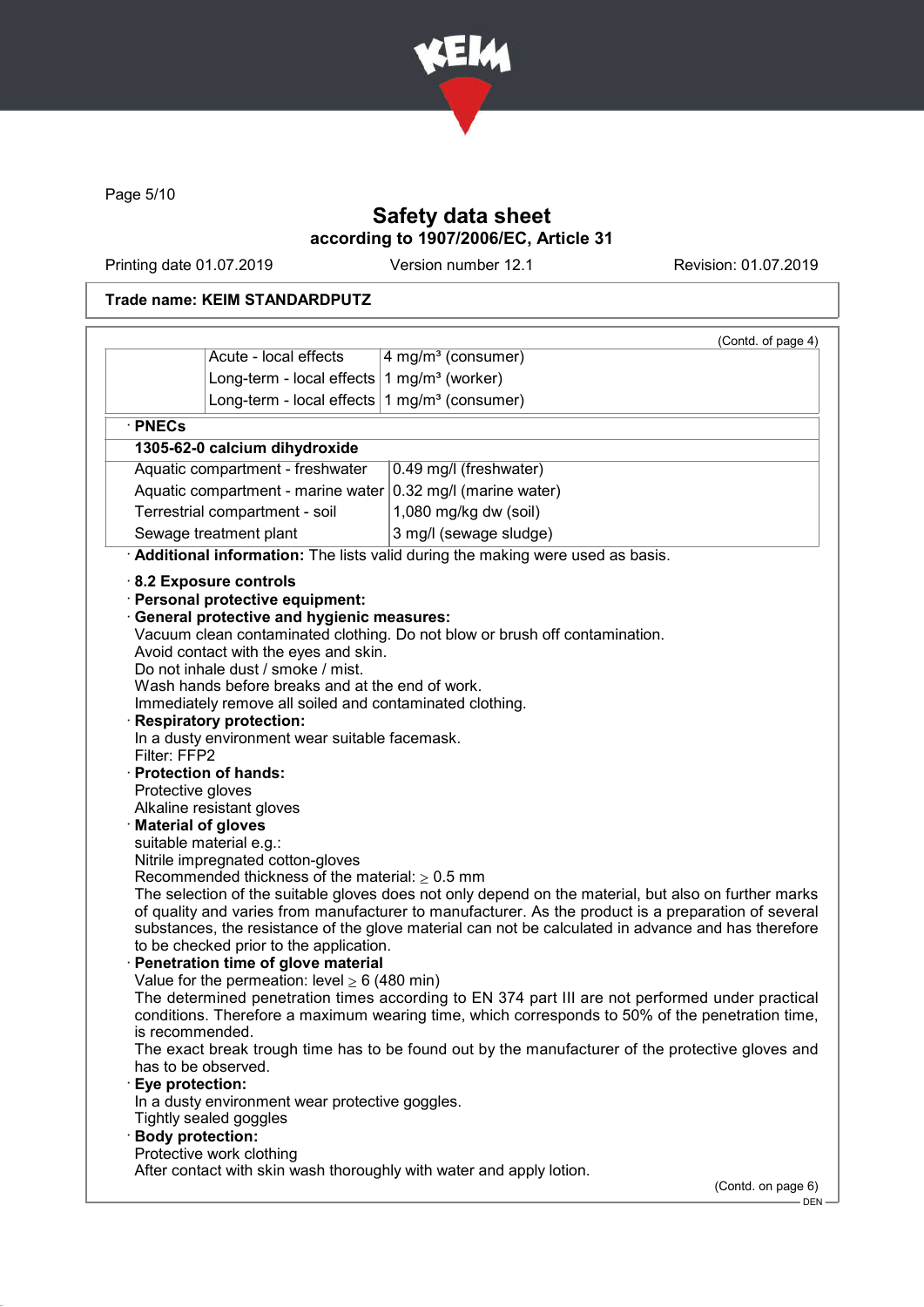

Page 6/10

# Safety data sheet according to 1907/2006/EC, Article 31

Printing date 01.07.2019 Version number 12.1 Revision: 01.07.2019

### Trade name: KEIM STANDARDPUTZ

(Contd. of page 5) · Limitation and supervision of exposure into the environment See Section 12 and 6.2

| <b>SECTION 9: Physical and chemical properties</b>        |                                               |
|-----------------------------------------------------------|-----------------------------------------------|
| 9.1 Information on basic physical and chemical properties |                                               |
| <b>General Information</b><br>Appearance:                 |                                               |
| Form:                                                     | powdery, grainy                               |
| Colour:                                                   | Grey                                          |
| Odour:                                                    | Odourless                                     |
| <b>Odour threshold:</b>                                   | Not determined                                |
| $\cdot$ pH-value at 20 °C:                                | $11.5 - 13.5*$<br>mixed with water            |
| <b>Change in condition</b>                                |                                               |
| <b>Melting point/freezing point:</b>                      | Not determined                                |
| Initial boiling point and boiling range: Not applicable   |                                               |
| · Flash point:                                            | Not applicable                                |
| · Flammability (solid, gas):                              | Not applicable                                |
| · Ignition temperature:                                   | Not determined                                |
| · Decomposition temperature:                              | Not determined                                |
| Auto-ignition temperature:                                | Product is not selfigniting.                  |
| <b>Explosive properties:</b>                              | Product does not present an explosion hazard. |
| <b>Explosion limits:</b>                                  |                                               |
| Lower:                                                    | Not applicable                                |
| Upper:                                                    | Not applicable                                |
| Oxidising properties:                                     | Not applicable                                |
| · Vapour pressure:                                        | Not applicable                                |
| · Density at 20 °C:                                       | $1.45*$ g/cm <sup>3</sup>                     |
|                                                           | <b>Bulk density</b><br>Not determined         |
| · Relative density<br>· Vapour density                    | Not applicable                                |
| <b>Evaporation rate</b>                                   | Not applicable                                |
| · Solubility in / Miscibility with                        |                                               |
| water at 20 °C:                                           | < 2 g/l (Ca(OH)2)                             |
|                                                           | Slightly soluble.                             |
|                                                           | <b>Miscible</b>                               |
| · Partition coefficient: n-octanol/water:                 | Not applicable                                |
| · Viscosity:                                              |                                               |
| Dynamic:                                                  | Not applicable                                |
|                                                           | (Contd. on page 7)                            |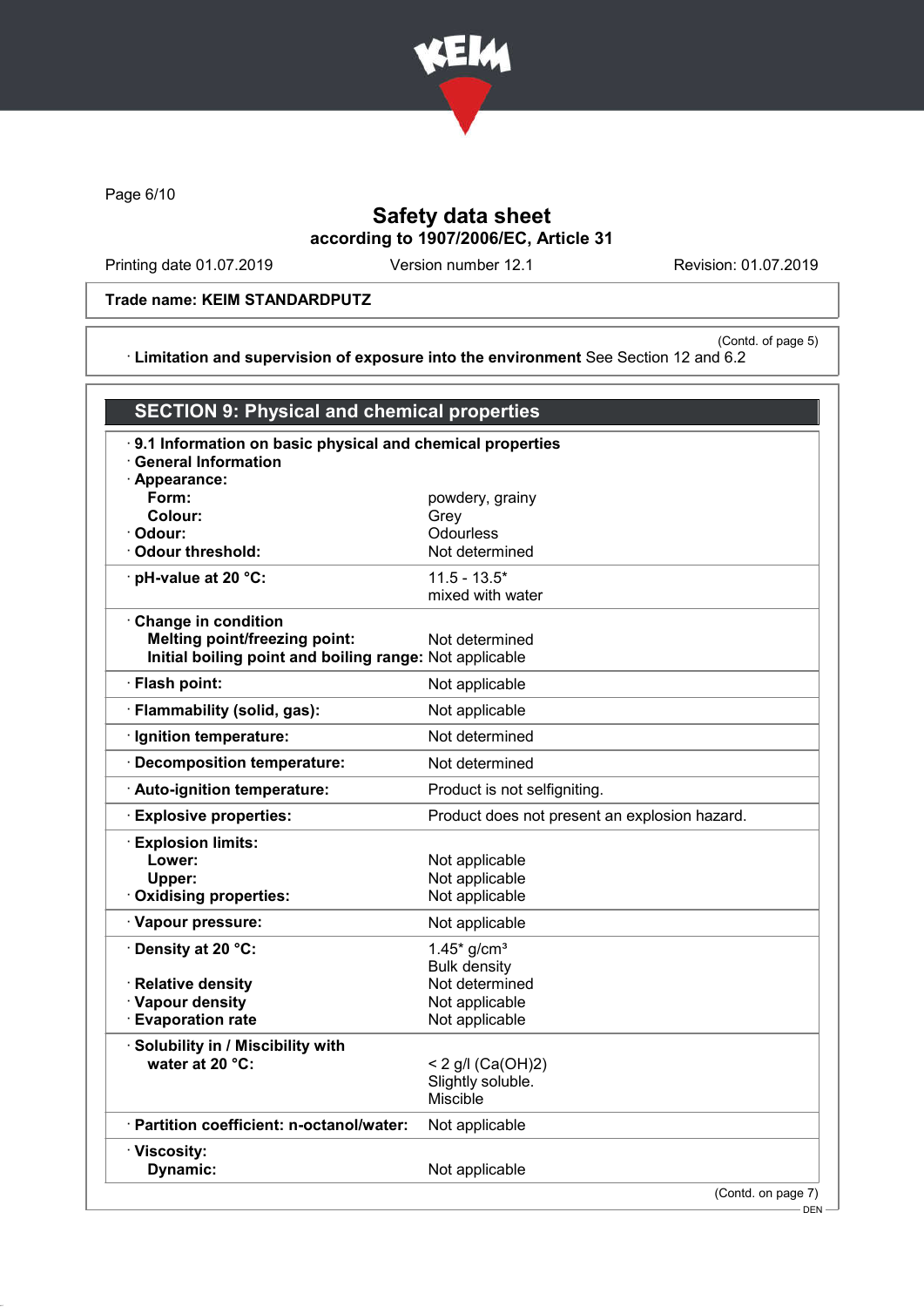

Page 7/10

# Safety data sheet according to 1907/2006/EC, Article 31

Printing date 01.07.2019 Version number 12.1 Revision: 01.07.2019

(Contd. of page 6)

### Trade name: KEIM STANDARDPUTZ

Kinematic: <br>B.2 Other information **Access 1986** Mot applicable **Research Access** 3

\* The values are for freshly produced material and may change with the time.

## SECTION 10: Stability and reactivity

- · 10.1 Reactivity Reacts with water alkaline and hardens.
- · 10.2 Chemical stability Stable under normal conditions of storage and use.
- · Thermal decomposition / conditions to be avoided:
- Stable at environment temperature.
- No decomposition if used and stored according to specifications.
- · 10.3 Possibility of hazardous reactions No dangerous reactions known.
- · 10.4 Conditions to avoid Humidity
- · 10.5 Incompatible materials: Acids
- · 10.6 Hazardous decomposition products:

No hazardous decomposition products if stored and handled as prescribed.

### SECTION 11: Toxicological information

· 11.1 Information on toxicological effects

· Acute toxicity Based on available data, the classification criteria are not met.

### · LD/LC50 values relevant for classification:

### 1305-62-0 calcium dihydroxide

Oral LD50 >2,000 mg/kg (rat) (OECD 425)

Dermal LD50 >2,500 mg/kg (rabbit) (OECD 402)

Primary irritant effect:

### Skin corrosion/irritation

- Causes skin irritation.
- · Serious eye damage/irritation
- Causes serious eye damage.
- · during inhalation: Irritating to respiratory system.
- · during swallowing: Irritant effect possible
- **Respiratory or skin sensitisation**
- Product is reduced in chromate. Within the indicated storage time sensitization is not expected.
- Other information (about experimental toxicology):
- Experimental analysis are not available.

The product was not tested. The statements on toxicology have been derived from the properties of the individual components.

- · CMR effects (carcinogenity, mutagenicity and toxicity for reproduction) Not applicable
- Germ cell mutagenicity Based on available data, the classification criteria are not met.
- · Carcinogenicity Based on available data, the classification criteria are not met.
- · Reproductive toxicity Based on available data, the classification criteria are not met.
- · STOT-single exposure
- May cause respiratory irritation.

(Contd. on page 8)

DEN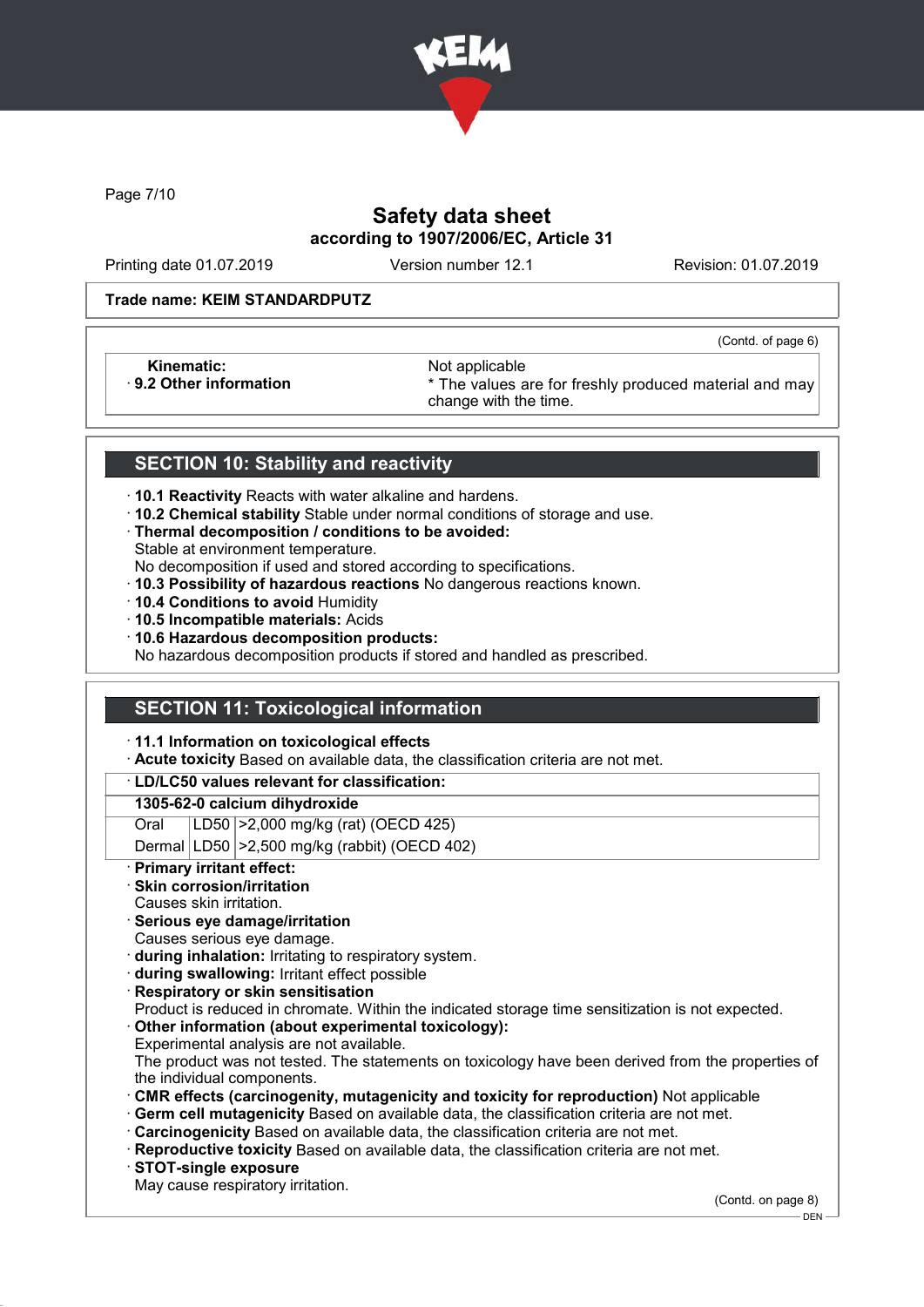

Page 8/10

# Safety data sheet according to 1907/2006/EC, Article 31

Printing date 01.07.2019 Version number 12.1 Revision: 01.07.2019

### Trade name: KEIM STANDARDPUTZ

(Contd. of page 7)

· STOT-repeated exposure Based on available data, the classification criteria are not met. · Aspiration hazard Based on available data, the classification criteria are not met.

| · Aquatic toxicity:                                                              |                                                                                                                                                                                                                                                                                                                                                                                                                                                                                                                                     |  |
|----------------------------------------------------------------------------------|-------------------------------------------------------------------------------------------------------------------------------------------------------------------------------------------------------------------------------------------------------------------------------------------------------------------------------------------------------------------------------------------------------------------------------------------------------------------------------------------------------------------------------------|--|
| 1305-62-0 calcium dihydroxide                                                    |                                                                                                                                                                                                                                                                                                                                                                                                                                                                                                                                     |  |
| <b>NOEC</b>                                                                      | 48 mg/l (algae) (72h)                                                                                                                                                                                                                                                                                                                                                                                                                                                                                                               |  |
|                                                                                  | 32 mg/l (invertebrate marine organisms) (14d)                                                                                                                                                                                                                                                                                                                                                                                                                                                                                       |  |
|                                                                                  | EC10/LC10 oder NOEC 2,000 mg/kg (Soil macro-organisms)                                                                                                                                                                                                                                                                                                                                                                                                                                                                              |  |
|                                                                                  | 12,000 mg/kg (soil microorganisms)                                                                                                                                                                                                                                                                                                                                                                                                                                                                                                  |  |
| <b>NOEC</b>                                                                      | 1,080 mg/kg (sewage sludge) (21d)                                                                                                                                                                                                                                                                                                                                                                                                                                                                                                   |  |
| EC 50/48h                                                                        | 49.1 mg/l (freshwater invertebrate organisms)                                                                                                                                                                                                                                                                                                                                                                                                                                                                                       |  |
| EC 50/72 h                                                                       | 184.57 mg/l (freshwater alga)                                                                                                                                                                                                                                                                                                                                                                                                                                                                                                       |  |
| LC 50/96 h                                                                       | 457 mg/l (marine fish)                                                                                                                                                                                                                                                                                                                                                                                                                                                                                                              |  |
|                                                                                  | 50.6 mg/l (freshwater fish)                                                                                                                                                                                                                                                                                                                                                                                                                                                                                                         |  |
|                                                                                  |                                                                                                                                                                                                                                                                                                                                                                                                                                                                                                                                     |  |
| · Additional ecological information:<br>· AOX-indication:                        | 158 mg/l (invertebrate marine organisms)<br>· 12.2 Persistence and degradability No further relevant information available.<br>· 12.3 Bioaccumulative potential No further relevant information available.<br>. 12.4 Mobility in soil No further relevant information available.<br>The product has no influence on the waste water's AOX-value.                                                                                                                                                                                    |  |
| EU guideline NO. 2006/11/EC:<br>of EU-directives 76/464/EWG.<br>· General notes: | According to our standard of knowledge the product does not contain any organic bounded halogen.<br>According to the formulation contains the following heavy metals and compounds from the<br>According to our current data base the product does not consist of any heavy metals or substances<br>At present there are no ecotoxicological assessments.<br>Do not allow product to reach ground water, water course or sewage system.<br>Water hazard class 1 (German Regulation) (Self-assessment): slightly hazardous for water |  |

- · 13.1 Waste treatment methods
- · Recommendation

Disposal must be made according to official regulations.

<sup>–</sup> DEN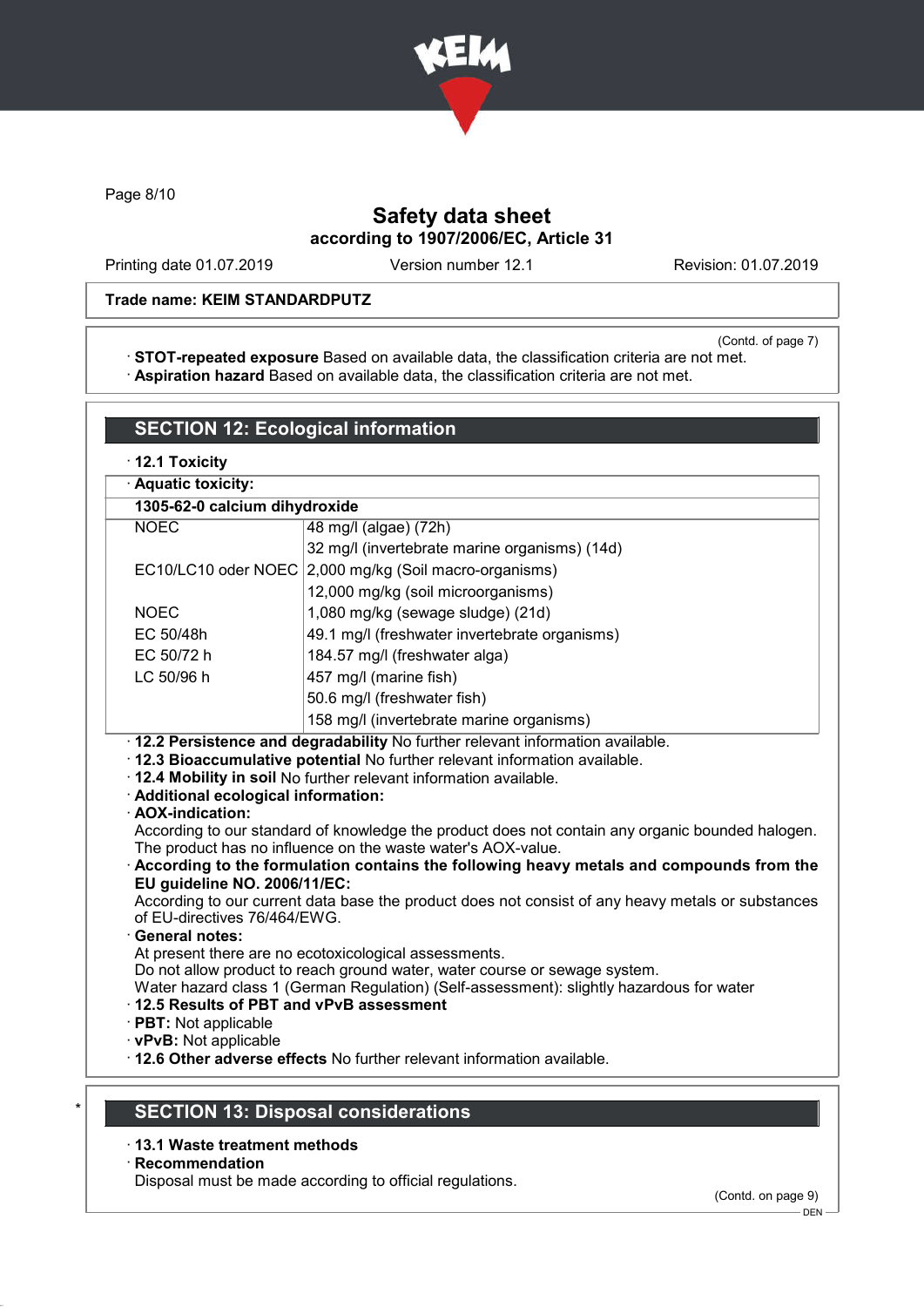

Page 9/10

## Safety data sheet according to 1907/2006/EC, Article 31

Printing date 01.07.2019 Version number 12.1 Revision: 01.07.2019

### Trade name: KEIM STANDARDPUTZ

(Contd. of page 8) Must not be disposed with household garbage. Do not allow product to reach sewage system. Unused remainders of the product should be regarded as hazardous waste. Recommendation for non-reusable residues: Mix with water and allow to harden. Allow wet product and product sludge to harden and do not allow to get into drains or waterways. Dispose hardened product as concrete waste.

· European waste catalogue

17 01 01 | concrete

· Uncleaned packaging:

· Recommendation:

Disposal must be made according to official regulations.

Non contaminated packagings may be recycled.

Recommended cleansing agents: Water, if necessary with cleansing agents.

## SECTION 14: Transport information

| $\cdot$ 14.1 UN-Number                       |                                               |
|----------------------------------------------|-----------------------------------------------|
| · ADR, IMDG, IATA                            | Void                                          |
|                                              |                                               |
| 14.2 UN proper shipping name                 |                                               |
| · ADR, IMDG, IATA                            | Void                                          |
|                                              |                                               |
| 14.3 Transport hazard class(es)              |                                               |
| · ADR, IMDG, IATA                            |                                               |
|                                              |                                               |
| · Class                                      | Void                                          |
| ⋅ 14.4 Packing group                         |                                               |
|                                              | Void                                          |
| · ADR, IMDG, IATA                            |                                               |
| ⋅14.5 Environmental hazards:                 |                                               |
| $\cdot$ Marine pollutant:                    | No.                                           |
|                                              |                                               |
| 14.6 Special precautions for user            | Not applicable                                |
| 14.7 Transport in bulk according to Annex II |                                               |
|                                              |                                               |
| of Marpol and the IBC Code                   | Not applicable                                |
| · Transport/Additional information:          | No dangerous good in sense of these transport |
|                                              |                                               |
|                                              | regulations.                                  |
| · UN "Model Regulation":                     | Void                                          |
|                                              |                                               |

## SECTION 15: Regulatory information

· 15.1 Safety, health and environmental regulations/legislation specific for the substance or mixture

· Labelling according to Regulation (EC) No 1272/2008

For information on labelling please refer to section 2 of this document.

(Contd. on page 10)